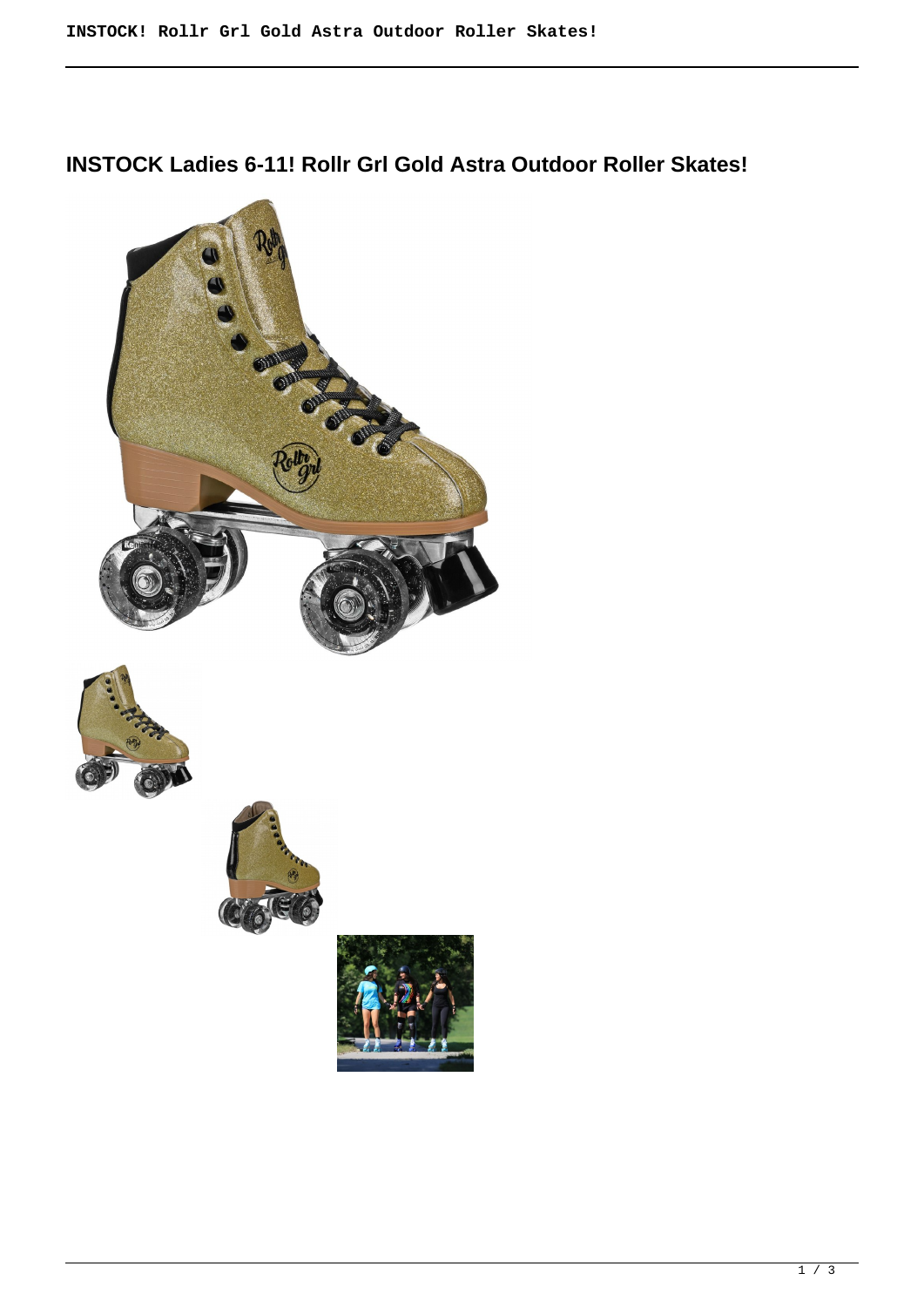





The Rollr Grl Astra features a gold sparkle finish with black accents, and comfortable lining, on a quality aluminum chassis, with Kemistry Outdoor wheels!

Rating: Not Rated Yet **Price**  Base price with tax \$225.00

Price with discount \$175.00

Salesprice with discount

Sales price \$175.00

Sales price without tax \$175.00

Save: \$-50.00

Tax amount

[Ask a question about this product](https://rollerskatin.ca/index.php?option=com_virtuemart&view=productdetails&task=askquestion&virtuemart_product_id=1141&virtuemart_category_id=28&tmpl=component)

Description

## **NEW! The Rollr Grl Astra Gold Outdoor Roller Skates!**

The All new Rollr Grl Astra in Gold Sparkle now available! Similar to the Candi Girl skates. Hit the sidewalk, rink, ramp, or park. Skaters of all ages and any skill level can enjoy the comfort, support and precision of these roller skates. Rollr Grl Astra features a gold sparkle finish with black accents, and comfortable lining, on a quality aluminum chassis. The trucks and cushions help guide your turns and provide control so you can dance, glide, and spin to your heart's content. Kemistry Outdoor polyurethane wheels give you control and a smooth ride over a variety of surfaces. Go fast with the included Bevo Silver-5 Race Rated bearings. These skates fit true to womens whole shoe sizes**.**

**FEATURING:**